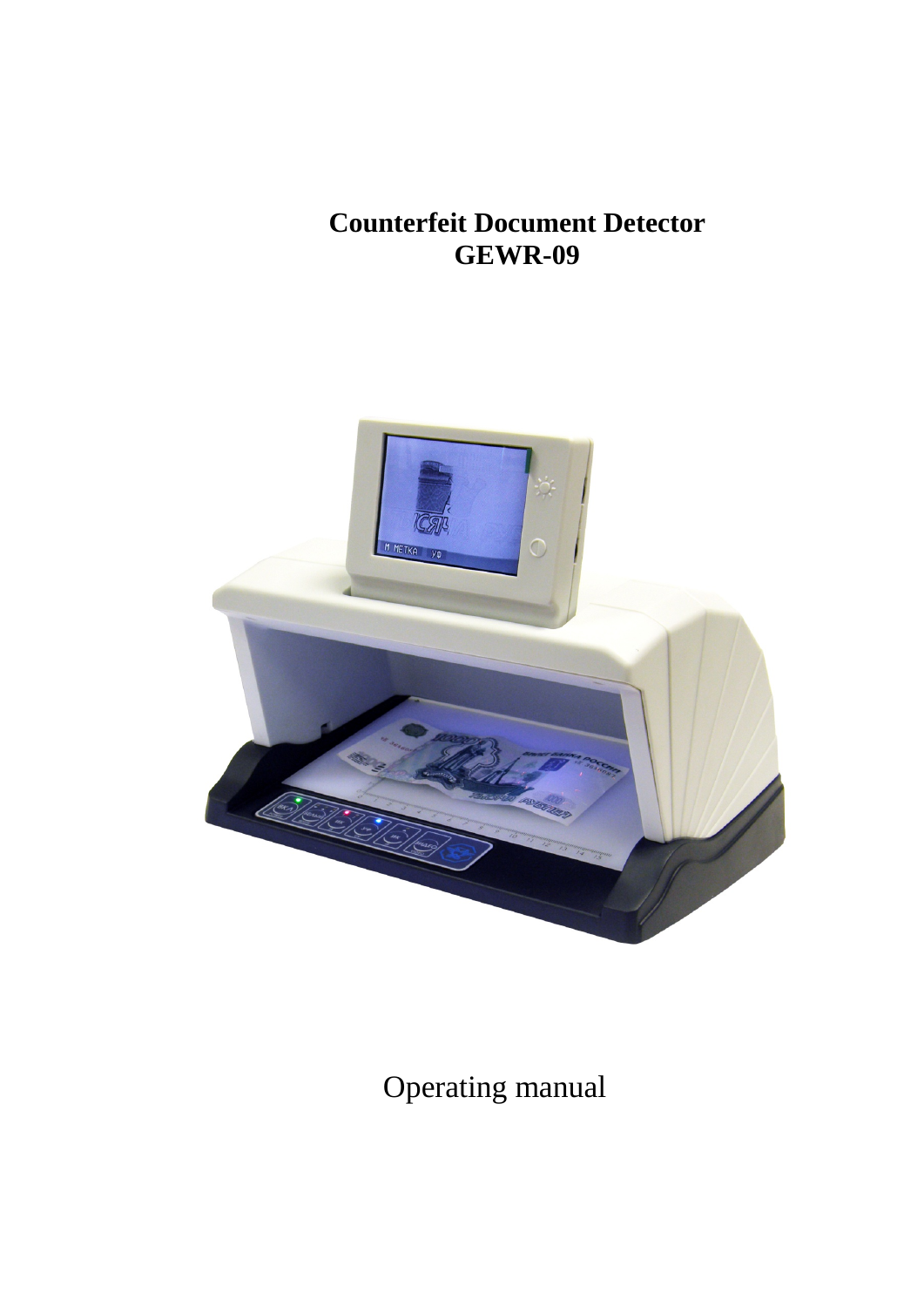This Operation Manual (OM) for GEWR-09 counterfeit document detector (hereinafter 'device' or 'product') contains device overlook, description of operation modes, characteristics of operation and maintenance of GEWR-09. This Operation Manual contains all the necessary information to operate the product.

No additional training of the operator is required. The product is safe for the operator and others, provided the requirements of this OM are being followed during operation and maintenance.

#### **1. Overlook**

GEWR-09 is designed for visual control of authenticity of protected printing products, detection of forged blanks, and the changes in the original notes. The device enables it to control the following types of printing products:

- banknotes;
- identity cards;
- travel documents;
- financial and property records;

and other types of printing products with security elements detected during optical inspection applying radiation of different wavelengths.

 $T_1$  1 1 1 1

#### **2. Technical Characteristics**

|      |                                                         | Table 1                            |
|------|---------------------------------------------------------|------------------------------------|
| 2.1  | UV wavelength                                           | $365$ nm                           |
| 2.2  | UV emission power in the center of the working area     | $3.5 \pm 0.5$ mW / cm <sup>2</sup> |
| 2.3  | Upper infrared wavelength                               | 830 nm, 940 nm                     |
| 2.4  | Lower infrared wavelength                               | 940 nm                             |
| 2.5  | Lighting in the center of the working area              | $3.2 \pm 0.4$ klx                  |
| 2.6  | Lighting of the working area at inside light inspection | $0.9 \pm 0.1$ klx                  |
| 2.7  | Resolution of video camera                              | 640x480                            |
| 2.8  | Diagonal screen size                                    | 4"                                 |
| 2.9  | Size of the working area at inside light inspection     | $150x70$ mm                        |
| 2.10 | Desktop size                                            | 220x120 mm                         |
| 2.11 | Size of the working area at inside light inspection     | $50x35$ mm                         |
| 2.12 | Power consumption up to                                 | 15 W                               |
|      | 2.13   Power voltage                                    | 100 240V / 50 Hz                   |
| 2.14 | Dimensions while in operation;                          | 286x180x185 mm;                    |
|      | with a display folded                                   | 286x180x245 mm                     |
| 2.15 | Weigh                                                   | $1.85$ kg                          |
|      | 2.16 Operating temperature range                        | +5 °C  +35 °C                      |
| 2.17 | Extreme temperature range                               | $-40$ °C  + 60 °C                  |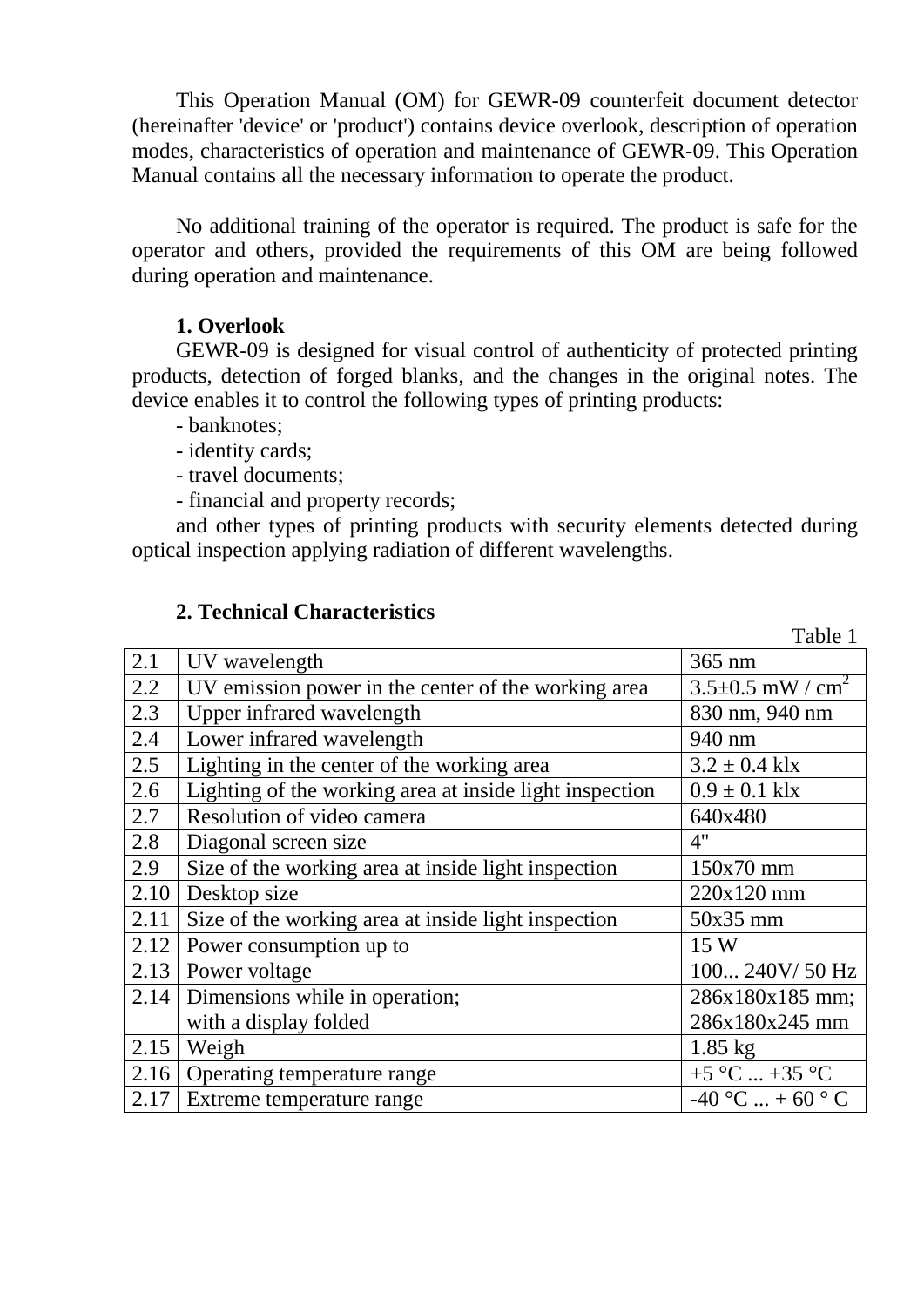| $N_2$ | Name                  | Quantity |
|-------|-----------------------|----------|
|       | <b>GEWR-09</b>        |          |
|       | Mains adapter         |          |
|       | GEWR video magnifier* |          |
|       | Operation manual      |          |
|       | Control test          |          |
|       | Box                   |          |

\*can be supplied in the delivery set of version GEWR-09.02

Product components are shown in Figure 1.



Fig.1 GEWR-09 delivery set

### **4. Product Appearance**

- 4.1. General view of the product is shown in Figure 2.
- 4.2. The product has the following structural components: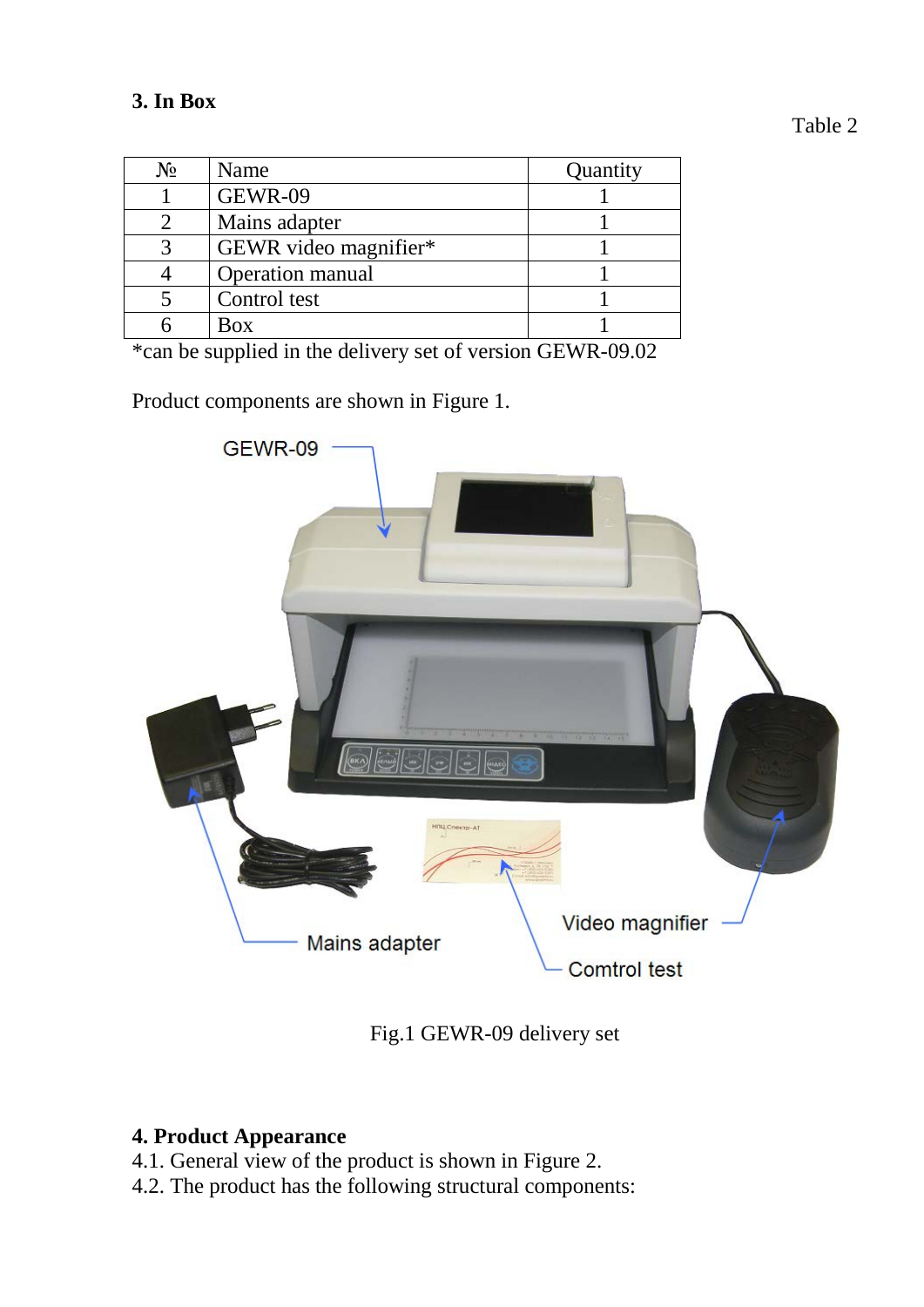# Table 3

| $N_2$          | Name                                    |
|----------------|-----------------------------------------|
|                | Desktop                                 |
| $\overline{2}$ | Upper panel                             |
| 3              | Display                                 |
| $\overline{4}$ | <b>Control Panel</b>                    |
| 5              | Main switch button                      |
| 6              | Connector for mains supply              |
|                | Connectors for external devices $+12$ V |
| 8              | Connector for external video source     |
| 9              | Connector for external video receiver   |
| 10             | Connector for video magnifier           |
|                | Display brightness adjustment knob      |
|                | Display contrast knob                   |



Fig.2 GEWR-09 appearance and controls

- 4.3. Appearance of the control panel is shown in Figure 3.
- 4.4. Control panel contains the following controls and indicators:

| $N_{2}$ | <b>Button</b> | Indicator       | On Display |
|---------|---------------|-----------------|------------|
|         | ON            | 1.1 Enable      |            |
|         | 2 WHITE       | 2.1 Upper white | WHITE II   |
|         |               | 2.2 Lower white | WHITE 11   |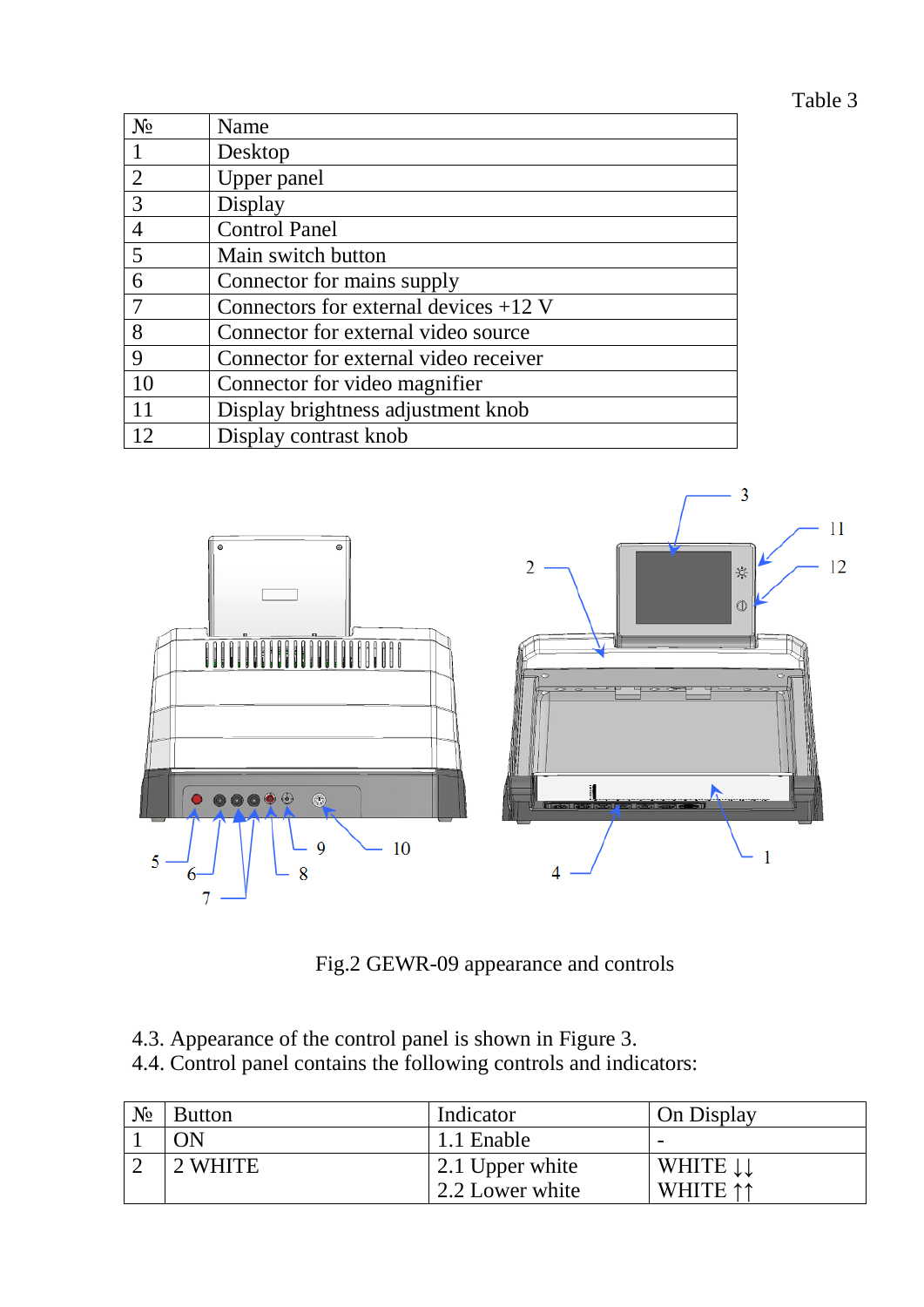|       | 2.3 Side white      | WHITE $\downarrow\downarrow$ |
|-------|---------------------|------------------------------|
| IR    | 3.1 IR upper 830 nm | <b>IR 830</b>                |
|       | 3.2 IR upper 940 nm | <b>IR 940</b>                |
| UV    | 4.1 UV 365 nm       | НV                           |
| IR    | 5.1 IR lower        | IR 940 11                    |
| VIDEO |                     | <b>EXTERNAL VIDEO</b>        |



Fig.5 Control panel

### **5. Proper use**

5.1. Operational restrictions

5.1.1. Before starting, carefully read this Operation Manual

5.1.2. The product is designed for operation in capital heated rooms at ambient temperature in accordance with p.2.16 under conditions precluding condensation of water and any water ingress onto or into the components of the product.

5.1.3. Connecting the product to the mains must be carried out only with the regular power supply.

5.1.4. Connecting external devices via power supply must be carried out only when the device is switched off.

5.2. Getting Started

5.2.1. Before starting, after transportation the device should be kept at room temperature for at least 3 hours.

5.2.2. Mount the product on the workplace. Do not leave the product in places with bright light or in the area of sunlight. Strong ambient light will degrade the capability of detecting specific security marks and reduce display contrast, which will lead to the fatigue of the operator.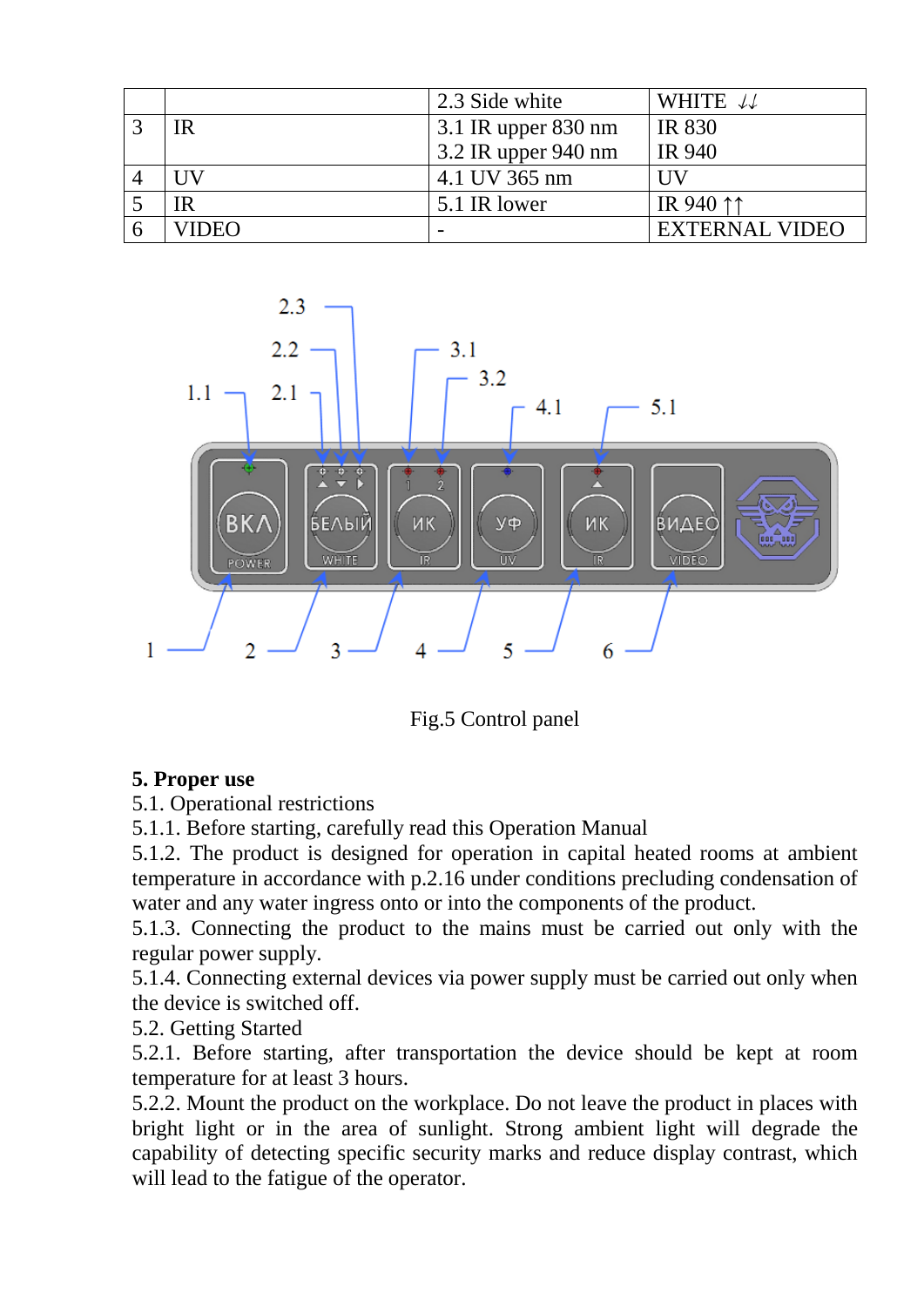5.2.3. Connect the device to the mains using regular power supply via connector (position 6 Figure 2).

5.2.4. If necessary, connect additional external devices to the device via corresponding connectors (positions 7, 8, 10, Figure 2).

5.3. Product Use

5.3.1. Enable the device using main switch knob (Position 5, Figure 2). The device will be in sleep mode, there will be a voltage of  $+12$  V at power connectors of external devices (Position 7, Figure 2)

5.3.2. Enable the device with the ON button (position 1, Figure 3). The ON indicator flashes (position 1.1, Figure 3), as well as built-in video camera and display (position 3, Figure 2).

5.3.3. Use the mode switch buttons (positions 2-5, Figure 3) to select the desired mode of operation. The list of modes is specified in p. 5.3.7.

5.3.4. Place the controlled object on the working desktop of the product (position 1, Figure 2).

5.3.5. At the control in the infrared emission with built-in video channel or external video magnifier, use knobs (position 11, 12; Figure 2) to set the optimal brightness and contrast of the display.

5.3.6. When applying external video magnifier or other video source, use Video button (position 6, Figure 3) to switch between input display signals.

5.3.7. Operating modes:

|                |               |                | r aviv v                                       |
|----------------|---------------|----------------|------------------------------------------------|
| Mode           | <b>Button</b> | Press          | Description                                    |
| Number         |               |                |                                                |
|                | White         |                | Enable impinging white light                   |
| $\sqrt{2}$     |               | 2              | Enable lower white light                       |
| $\overline{3}$ |               | 3              | Enable side white light                        |
|                |               | $\overline{4}$ | Disable white light source                     |
| $\overline{4}$ | <b>IR</b>     | 1              | Enable upper IR sources with wavelength 830 nm |
|                |               |                | (IR1)                                          |
| 5              |               | $\overline{2}$ | Enable upper IR sources with wavelength 940 nm |
|                |               |                | (IR2)                                          |
| 6              |               | 3              | Enable the mode of alternately switching the   |
|                |               |                | sources of IR radiation with wavelength of 830 |
|                |               |                | and 940 nm.                                    |
|                |               | $\overline{4}$ | Disable upper infrared sources                 |
| $\overline{7}$ | <b>UV</b>     |                | Enable UV source                               |
| 8              |               | $\overline{2}$ | Enable UV pulse mode                           |
|                |               | 3              | Disable UV sources                             |
| 9              | <b>IR</b>     |                | Enable lower IR sources with wavelength 940 nm |
|                |               | $\overline{2}$ | Disable lower IR sources                       |

5.3.8. When finished, turn off the device using the ON button.

5.3.9. If necessary, power off the device using main switch button and unplug the device.

Table 5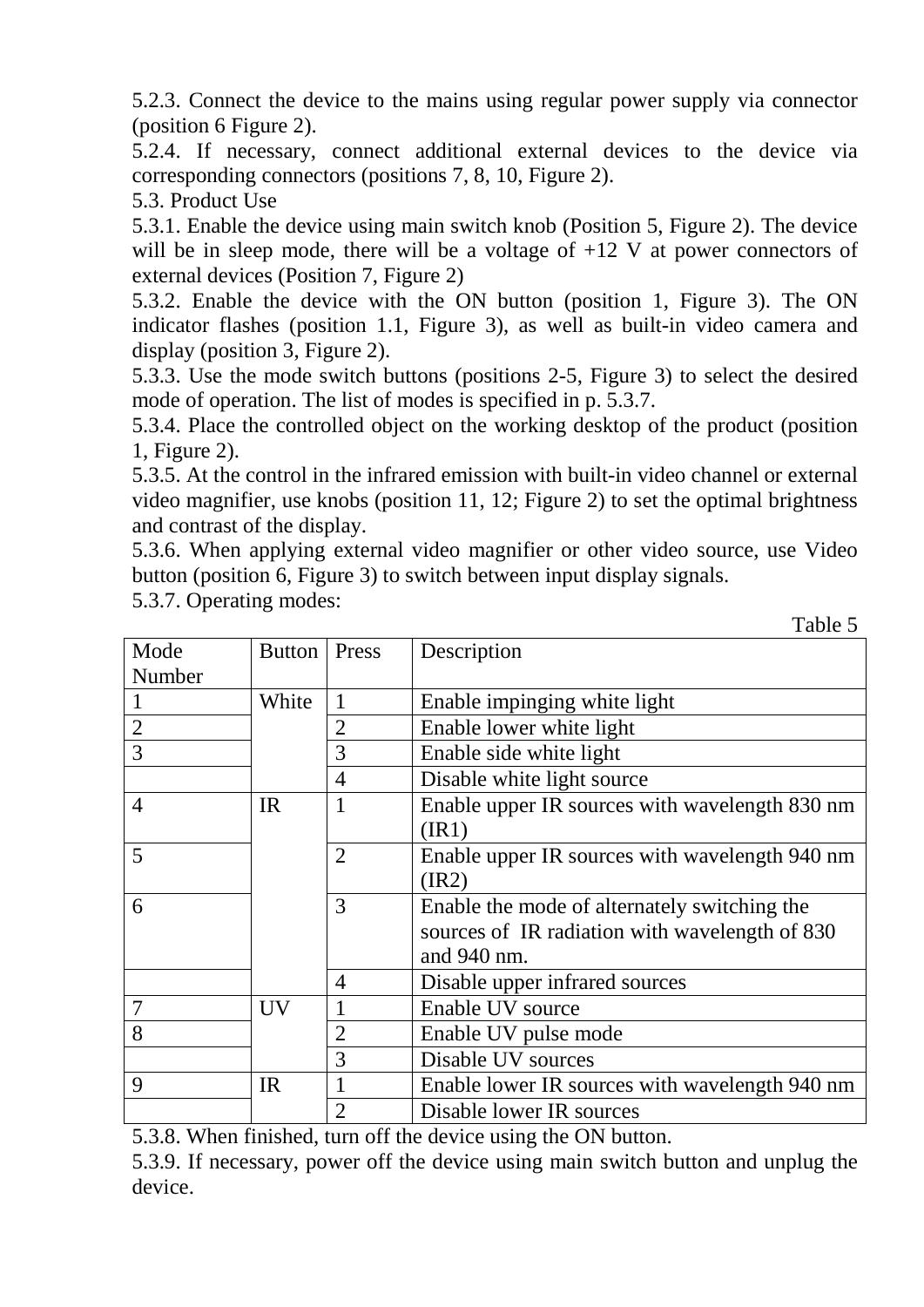## **6. Operating GEWR video magnifier**

6.1. Video magnifier is in the delivery set of GEWR-09.02.

6.2. GEWR video magnifier is designed for a detailed study of security marks in the infrared range.

 $T = 11$ 

 $T$ . 1. 1.  $T$ 

6.3. Technical characteristics of video magnifier:

|        |                                  | Table 6                         |
|--------|----------------------------------|---------------------------------|
| 6.3.1  | Blue-and-green wavelength        | $405$ nm                        |
| 6.3.2  | <b>Upper IR wavelength</b>       | IR-1 830 nm                     |
|        |                                  | IR-3 940 nm                     |
| 6.3.3  | Side IR wavelength               | IR-2 850 nm                     |
| 6.3.4  | Resolution of video camera       | 640x480                         |
| 6.3.5  | Field of view size of the camera | $26x20$ mm                      |
| 6.3.6  | Power consumption                | no more than 2 W                |
| 6.3.7  | Supply voltage                   | 12 <sub>V</sub>                 |
| 6.3.8  | <b>Dimensions</b>                | 130x78x62 mm                    |
| 6.3.9  | Weight                           | $0,25$ kg                       |
| 6.3.10 | Operating temperature range      | $+5^{\circ}$ C $+35^{\circ}$ C  |
| 6.3.11 | Extreme temperature range        | $-40^{\circ}$ C+60 $^{\circ}$ C |

#### 6.4 Proper Use

6.4.1. Connect video magnifier to GEWR-09 via power connectors (position 7, Figure 2) and external video source connectors (position 8, Figure 2). Connection must be carried out when the device is disabled.

6.4.2. Connect the device according to p.5.3.1 - 5.3.2 of this Operation Manual.

6.4.3 Video magnifier is enabled automatically when power is supplied. At this time both video camera and IR-1 upper IR sources are enabled, which is indicated by the corresponding indicator.

6.4.4 Switch to external video source by pressing VIDEO button (position 6, Figure 3) on the control panel of GEWR-09.

6.4.5. Select document control mode by pressing the corresponding button on the magnifier's case.

|                |               | Table 7                                                               |
|----------------|---------------|-----------------------------------------------------------------------|
| Mode           | <b>Button</b> | Description                                                           |
| Number         |               |                                                                       |
|                | $IR-1$        | Enable IR source 830 nm                                               |
| $\overline{2}$ | $IR-2$        | Enable side source of IR emission 850 nm                              |
| $\overline{3}$ | $B-3$         | Enable source of blue-and-green emission 405 nm                       |
| $\overline{4}$ | $IR-3$        | Enable IR source 940 nm                                               |
| $\overline{5}$ |               | $IR-1 + IR-3$ Enable pulse mode of alternate enabling of IR-1 and IR- |
|                |               | 3 sources to control special IR-contrast marks                        |

6.4.6. Pressing the button again disables the emission sources.